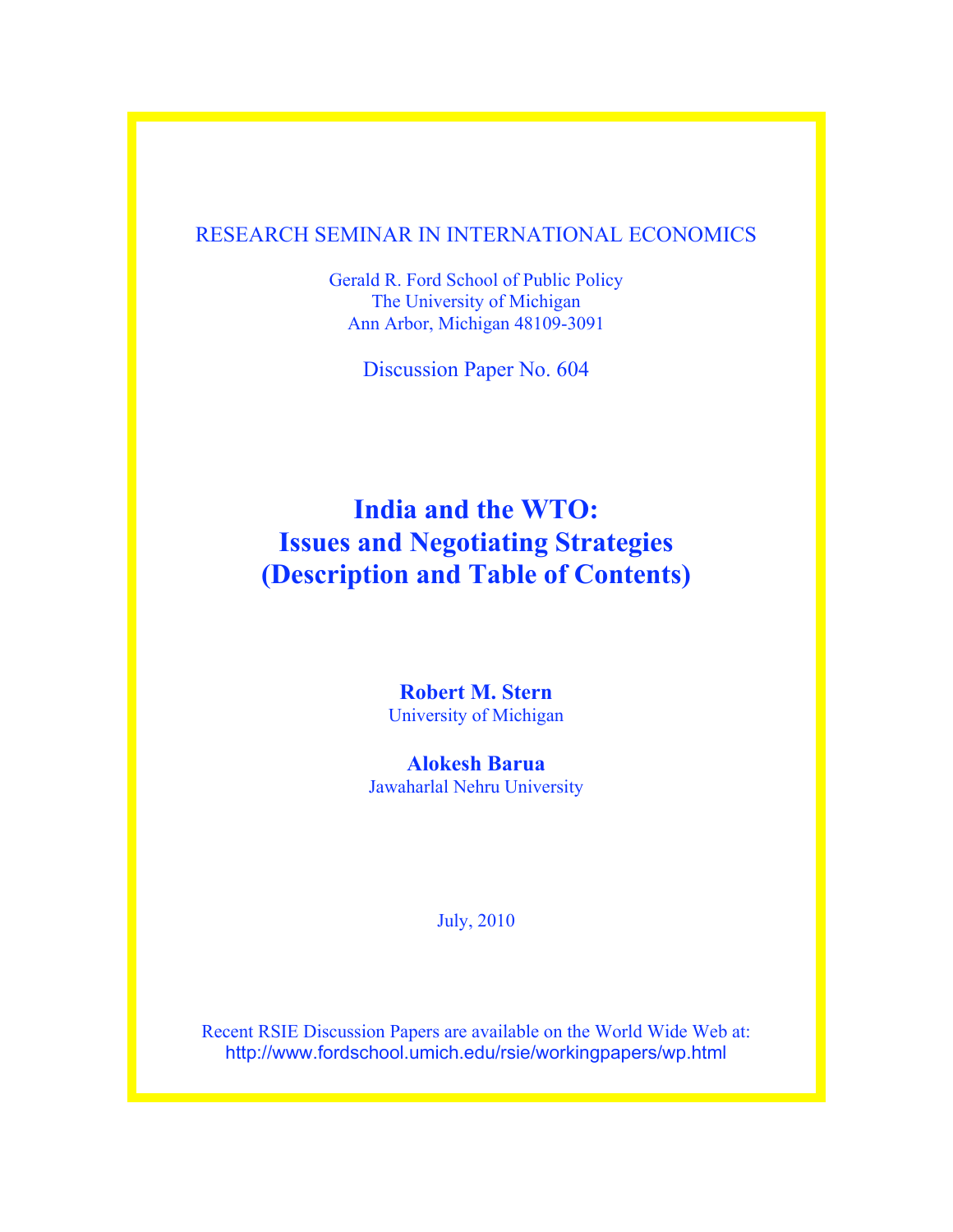#### **India
and
the
WTO:

Issues
and
Negotiating
Strategies Alokesh
Barua
and
Robert
M.
Stern,
Editors New
Delhi:

The
Orient
Longman,
2010**

#### **About
the
Book**

This
book
serves two
purposes.

 It
provides a
straightforward
exposition
of the complex issues pertaining to the WTO agreements and negotiations, and it presents rigorous analyses of the impact of the WTO-induced reforms on the Indian economy. The book addresses a number of salient issues, including: why trade liberalization might be beneficial for both developed and developing countries and in their long-run economic interests; what India's interests are in a multilateral forum like the WTO and how best India could utilize this forum to realize maximum advantage; whether India has a clear cut and well-defined set of negotiating strategies; how the economic reforms have affected different segments of the economy since the inception of the WTO in 1995; whether the reform measures conform to India's long-term economic interests; whether the benefits from the WTO-induced reforms are fairly and evenly distributed across the regions and across the population; and whether there is evidence to support that economic reforms have led to a decrease in income inequality and poverty in India. Our hope accordingly is that this book will contribute towards the understanding of the causality
between
the
actual
economic
events
and
the
WTO
induced
reforms.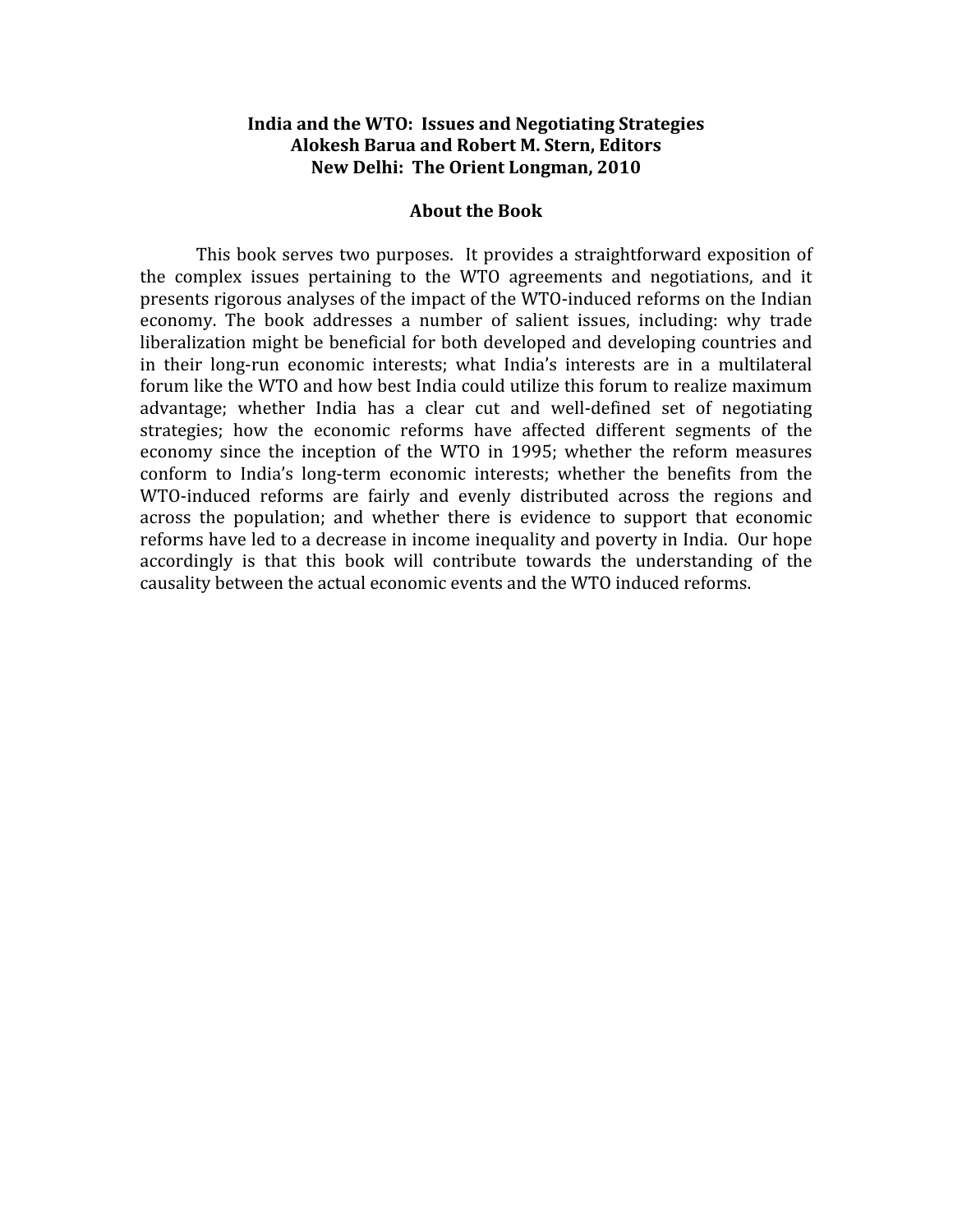# WTO and India

Issues and Negotiating Strategies

WTOHE our water : our liveliho

Alokesh Barua

ur food

Robert M. Stern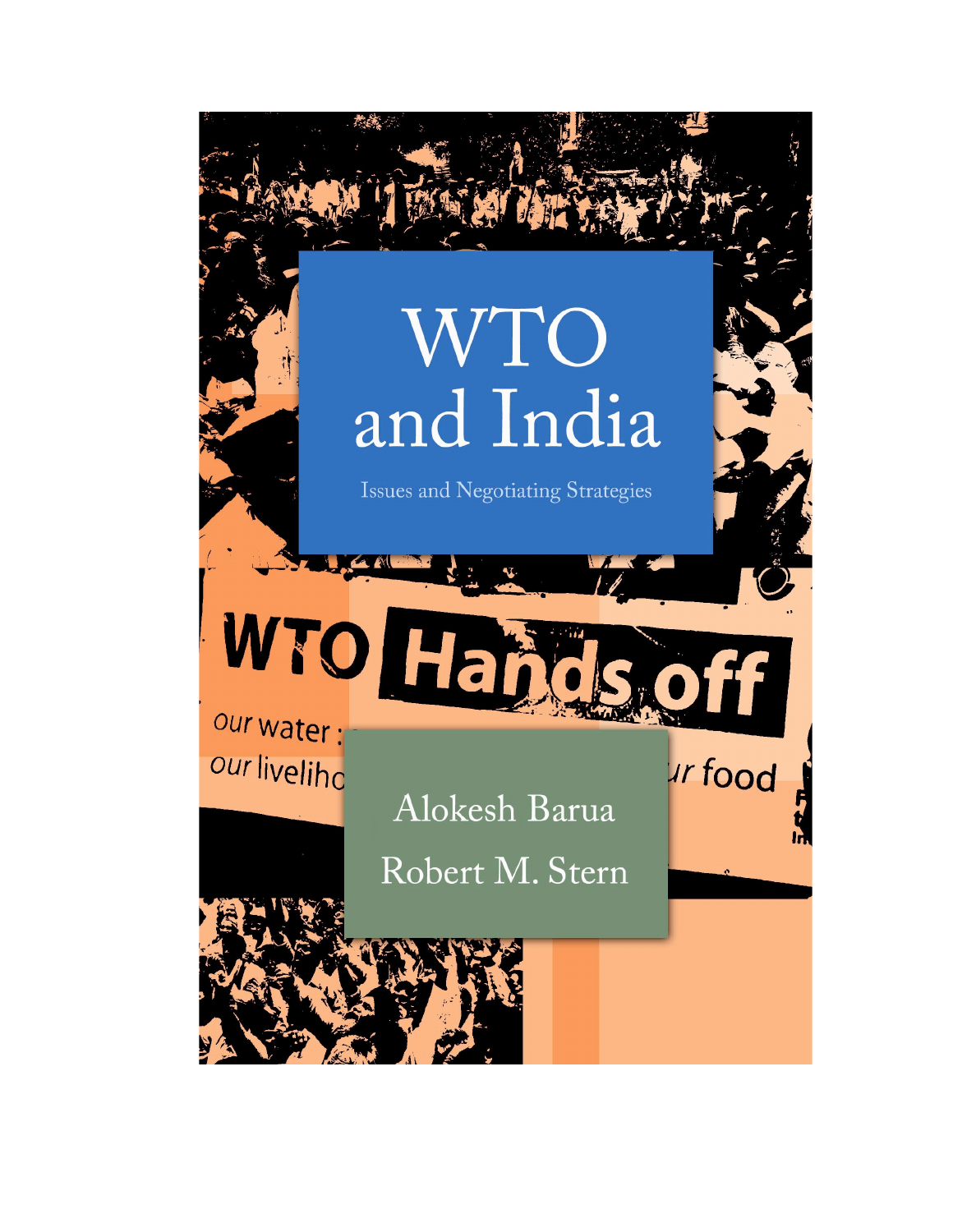# **The
WTO
and
India:
Issues
and
Negotiating Strategies**

## **CONTENTS**

|    |                                                                                               | Page          |
|----|-----------------------------------------------------------------------------------------------|---------------|
|    | Abbreviation and short explanations of terms<br><b>International Standards of measurement</b> | i-xii<br>xiii |
|    | Acknowledgement                                                                               | xiv-xvi       |
| 1. | Introduction<br>Alokesh Barua and Robert M Stern                                              | $1 - 23$      |
|    | <b>Section I: A Developing Countries Perspective</b>                                          |               |
| 2. | The WTO and Trade Negotiations: A Developing Country Viewpoint<br>Manoj Pan                   | 24-63         |
| 3. | The WTO and our Role in the World Economy of the Future<br>Ashok Guha                         | $37 - 40$     |
|    | <b>Section II: Negotiating Options and Strategies</b>                                         |               |
| 4. | India and Coalitions in Multilateral Trade Negotiations<br>Manmohan Agarwal                   | 41-57         |
| 5. | Searching for the Missing Link: India's 'Negotiation                                          |               |
|    | Strategy' at WTO?<br>Debashis Chakraborty                                                     | 58-69         |
| 6. | Designing a Pro-active Stance for India in the Doha Development Agenda                        |               |
|    | <b>Negotiations</b><br>Alan V Deardorff and Robert M Stern                                    | 70-79         |
| 7. | <b>India at Doha: Retrospect and Prospect</b><br>Arvind Panagariya                            | 80-102        |
|    | Section III: Market Access: Agriculture, Manufactures and Textiles                            |               |
| 8. | <b>WTO Agriculture Negotiations and India</b><br>Ramesh Chand                                 | 103-120       |